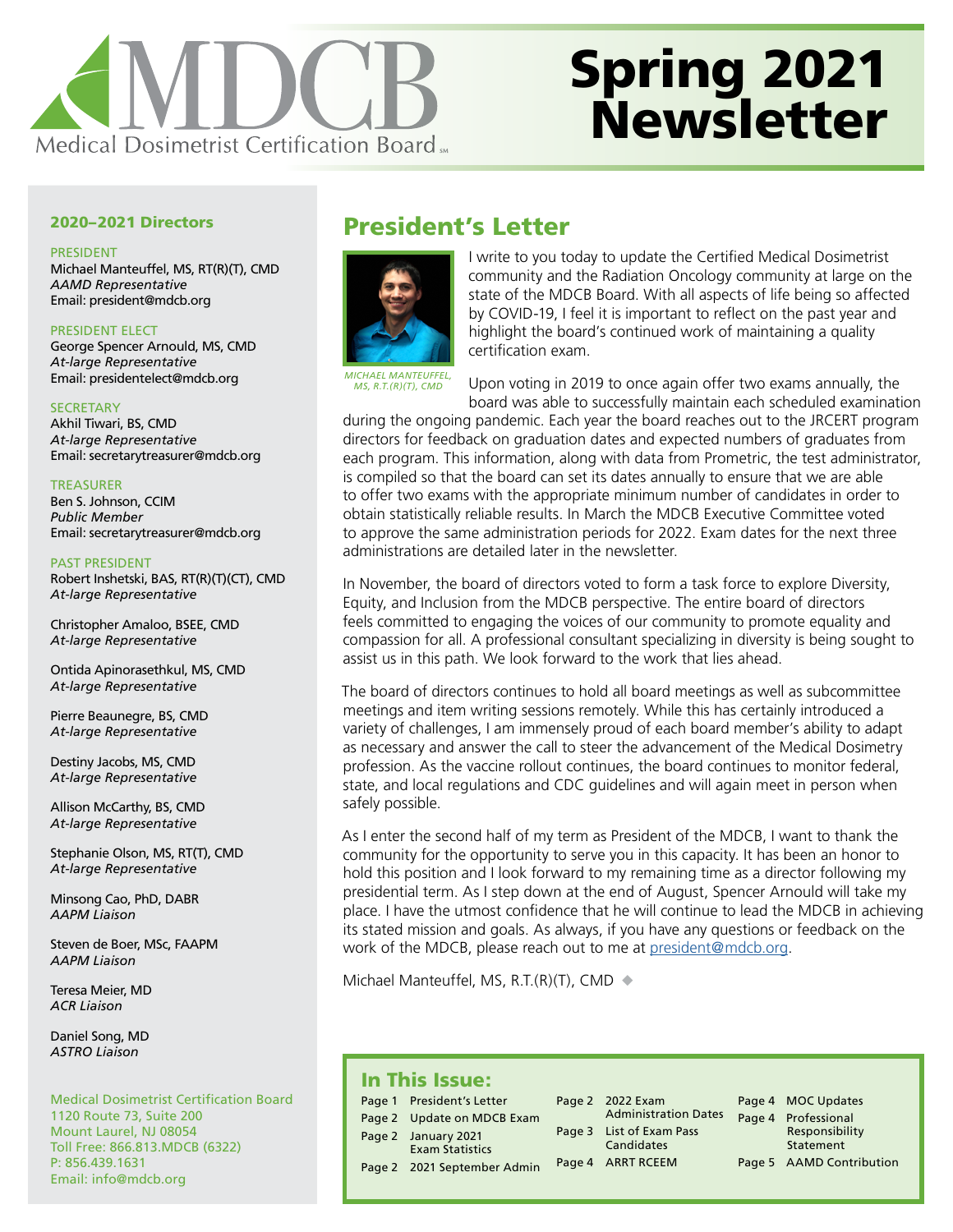# <span id="page-1-0"></span>UPDATE ON The MDCB Exam

Despite the challenges presented by the COVID–19 pandemic, the MDCB, in conjunction with its test development partner, Prometric, was able to deliver the exam to candidates in accordance with the scheduled dates, both in 2020 and for January 2021. The MDCB and Prometric continue to review the guidance, policies, and regulations of local and national governments, information provided by the World Health Organization (WHO) and the US Centers for Disease Control (CDC) in the planning of the administration of the CMD exam. Many test centers that were closed where mandated have now reopened. Social distancing guidelines and sanitizing precautions have been put in place in all testing centers.

To ensure the content of the exam remained current, the MDCB Board continued to conduct exam development procedures, item development and review, remotely. Exam items are created in alignment with the [test specifications](https://www.mdcb.org/sites/default/files/documents/2019/2018%20MDCB%20Test%20Specifications%20Matrix.pdf). Test specifications are determined every five years through the conduct of a job task analysis (JTA), a certification testing industry standard.

A small number of performance-based (PBT) questions continue to be included on the exam. These items measure candidates' ability to apply learned skills and knowledge. Approved exam candidates are provided access to the third-party PBT platform utilized for the CMD exam. This allows candidates the opportunity to familiarize themselves and practice within the platform in advance of the exam. Instructional videos advising candidates how to set up an account and navigate the PBT platform are also provided.

The MDCB will continue to strive to achieve its mission to "steer the advancement of the Medical Dosimetry profession".

# January 2021 Exam Statistics

- 121 applications were approved for the January 2021 exam, 21 reapplications, 100 Route 1 applications.
- The test was administered at 91 Prometric test sites in the US.
- The pass rate was 77%.
- The scaled raw cut score for passing is 600 out of a total possible of 800.  $\blacklozenge$

## September 2021 Exam Dates

The dates for the September 2021 Exam are:

**Exam: September 16-18, 2021**

**Late Application Deadline:** July 5, 2021 (U.S. Candidates Only)

**Early Application Deadline:** June 21, 2021

**Application Opens:** April 16, 2021 ◆

# 2022 Exam Dates

Dates for the administration of the 2022 January and September exam have been posted to the MDCB website: [https://mdcb.org/certification-exam-information/exam](https://mdcb.org/certification-exam-information/exam-dates-and-fees)[dates-and-fees.](https://mdcb.org/certification-exam-information/exam-dates-and-fees)

The exam is administered at Prometric Test Sites around the world. Please visit "Locate a Test Center" at [www.prometric.](http://www.prometric.com) [com](http://www.prometric.com). ◆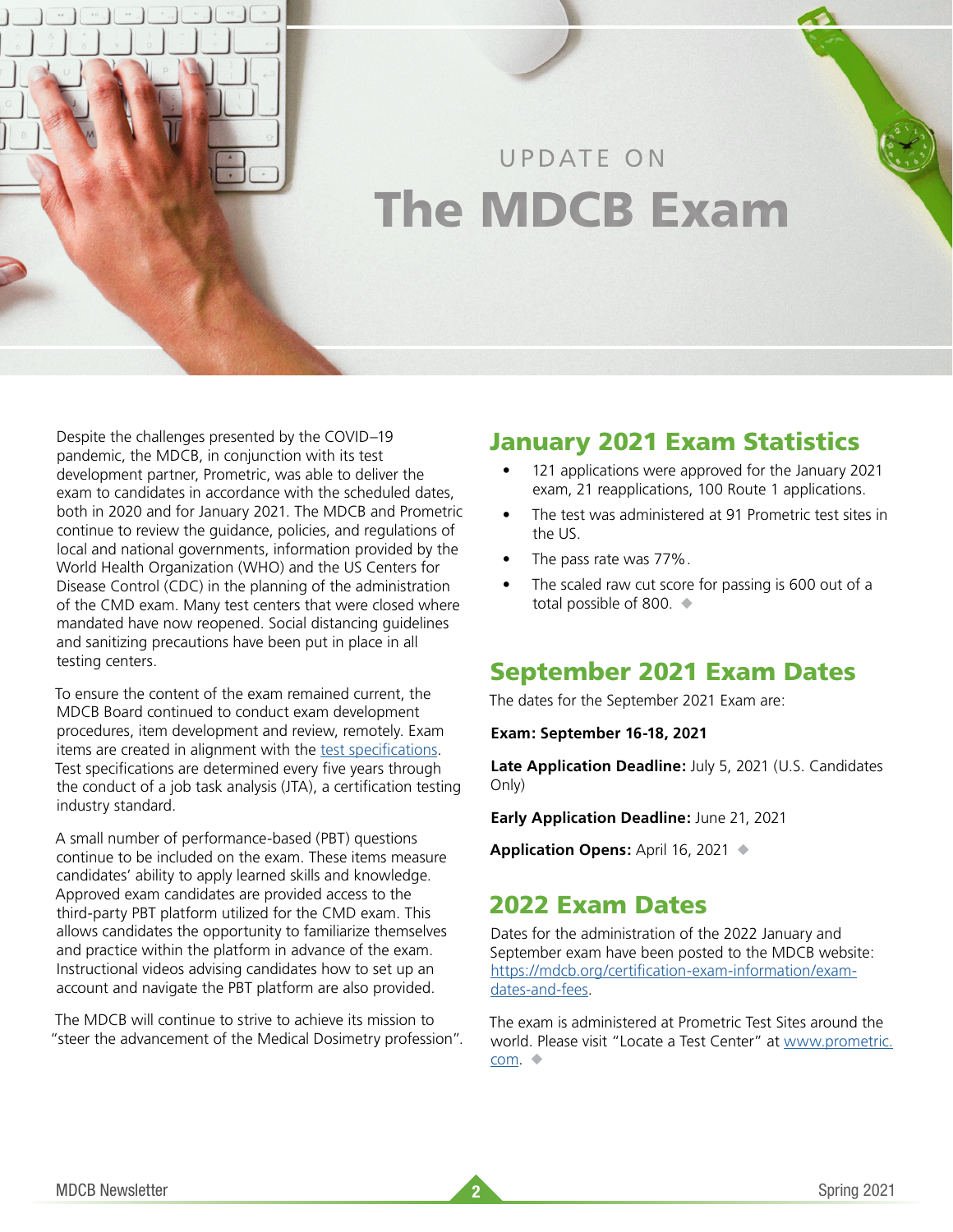# <span id="page-2-0"></span>CONGRATULATIONS to the January 2021 Successful Candidates!

◆ ◆ ◆ ◆ ◆ ◆ ◆ ◆ ◆ ◆ ◆ ◆ ◆

Keely Alger Dhrupal Amin Ben Armbruster Marlena Arrigale Monica Babcock Ryan Barbry Paige Beuligmann Jarrett Bielata Kari Bolding Melinda Bui Alyssa Capizzi Martha Chadband Courtney Collins Patricia Cordero Rodriguez Jodi Costenaro Marina Cousins Sasha Crocken Kyle Dara Christina Dayton Vy Do Delia Doty Crystal Douglas Bradley DuBois Edmore Dzangare Tyler Dziuk Jonna Eckhart Daniel Fitzsimons Emily Foster

Ryan Gerber Chelsi Good Wendy Hammersmith Dylan Hart Taras Hrynchuk Stephanie Hufnal Stephen Ivanovics Lauren Jansen Caroline Kendra Brandy Ketel Colton Klaus Kaylan Lawson Brittney McCormack Dennis McDermott Valeriane McNeill Edith Mejia Carla Merveille Samuel Montemayor Chelsey Moore Bridget Morgan Anne Motta Ferreira Pavani Muppalaneni Tatiana Nemtelea Janet Nguyen Van Nguyen Karla Ollie Katharine Petriti Mario Quesada

◆ ◆ ◆ ◆ ◆ ◆ ◆ ◆ ◆ ◆ ◆ ◆ ◆

Thomas Rainer Eric Rauchenstein Caitlin Rendon Kristina Sammon Andrew Schall Dominick Sgambellone Chelsea Shaw Kana Shaw Carlie Stefani Nicolas Steidl Mariam Sulieman Daniel Sullivan Somol Mariam Sunny Ashley Susan Gregory Thomas Danielle Tiemann Stephanie Tisdale Elisabeth Turner Melissa Tyler Kristine Valencia Mary Vargas Olga Vasilyeva Joseph Vaughn Carmine Verna Adrian Walters Kaitlyn Weinzapfel Kelsey Widlak Camille Zimmerman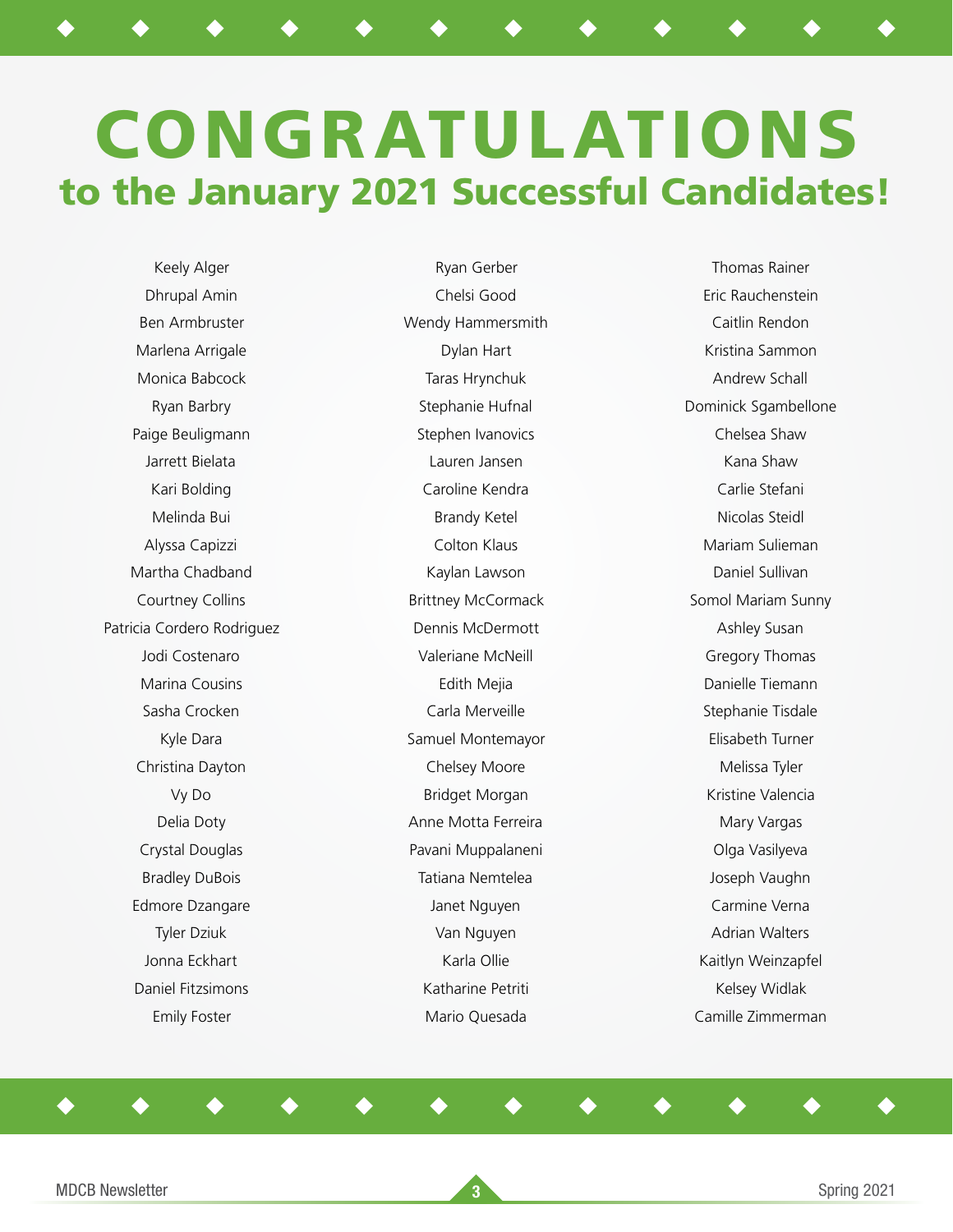# HOW MDCB WORKS WITH THE ARRT

The MDCB was recently re-approved by the American Registry of Radiologic Technologists (ARRT) as a recognized continuing education evaluation mechanism (RCEEM). This means that ARRT has approved the MDCB to evaluate continuing education (CE) activities. MDCB is authorized to award Category A designation to any CE activity that meets ARRT's requirements. Being a recognized RCEEM assists Certified Medical Dosimetrists in maintaining both their ARRT and MDCB credentials concurrently.

In accordance with ARRT CE policy requirements, on February 1, 2021 the MDCB rolled out several changes to MDCB Policies and Procedures to maintain ARRT RCEEM Compliance.

- MDCB will now approve presentations of 15-29 minutes. These presentations will be assigned onequarter hour credit.
- When submitting activities for approval, CMDs will be required to complete a short survey regarding: (1) overall session evaluation, (2) relevance of session content, (3) instructor effectiveness and (4) session duration.

#### For Providers Only:

The following formula will be provided to assess directed journal reading credits:

Total CE Credits Awarded =  $\frac{(\# of words + 140) + (Video time in minutes) + (\# of 7s \times 1.85)}{50}$  $50$ 

Fields will be provided to assist in computing total credits per activity.

- In addition to confirming agreement required to policies now, 1) Speaker Conflict of Interest Disclosure, (2) Disclosure of Commercial Support and (3) Name and Logo Use, providers will be required to agree to (4) Securing Legal Rights Policy, i.e. "Any presenter of a course that has been approved for MDCB continuing education credit shall confirm that legal rights to the information or materials being presented have been secured."
- Audit procedures will be instituted. CE providers will be required to submit attendance rosters, sign-in sheets or attendee evaluations for CE activities.

The MDCB looks forward to your cooperation with these procedures. Please direct any questions you may have to [info@mdcb.org.](mailto:info%40mdcb.org?subject=) ◆

# Maintenance of Certification Update

### *Personal Credit Requests*

CMDs are reminded that MDCB accepts "Personal Credit Requests" for Academic College Coursework. Five (5) continuing education (CE) credits will be awarded per academic course for courses relevant to the practice of medical dosimetry for which a passing grade in a pass/fail system or a grade of C or better is earned.

Upload your transcript once and MDCB will assess any course work listed on the transcript that is applicable for MDCB credit and does not surpass the 15 CE maximum allowed.

## <span id="page-3-0"></span>PROFESSIONAL RESPONSIBILITY STATEMENT

As a recognized member of the health-care field providing critical care to individuals facing life-threatening illnesses, it is the sole responsibility of each Certified Medical Dosimetrist to adhere to the MDCB Ethical Standards, renew his/her credential annually by December 31 of each calendar year, earn and document 50 continuing education credits in each five year cycle and make necessary updates to personal contact information in the CE Center. Renewal fees submitted after December 31 will be subject to a late fee. Failure to submit the renewal fees for any calendar year may result in loss of the CMD credential.